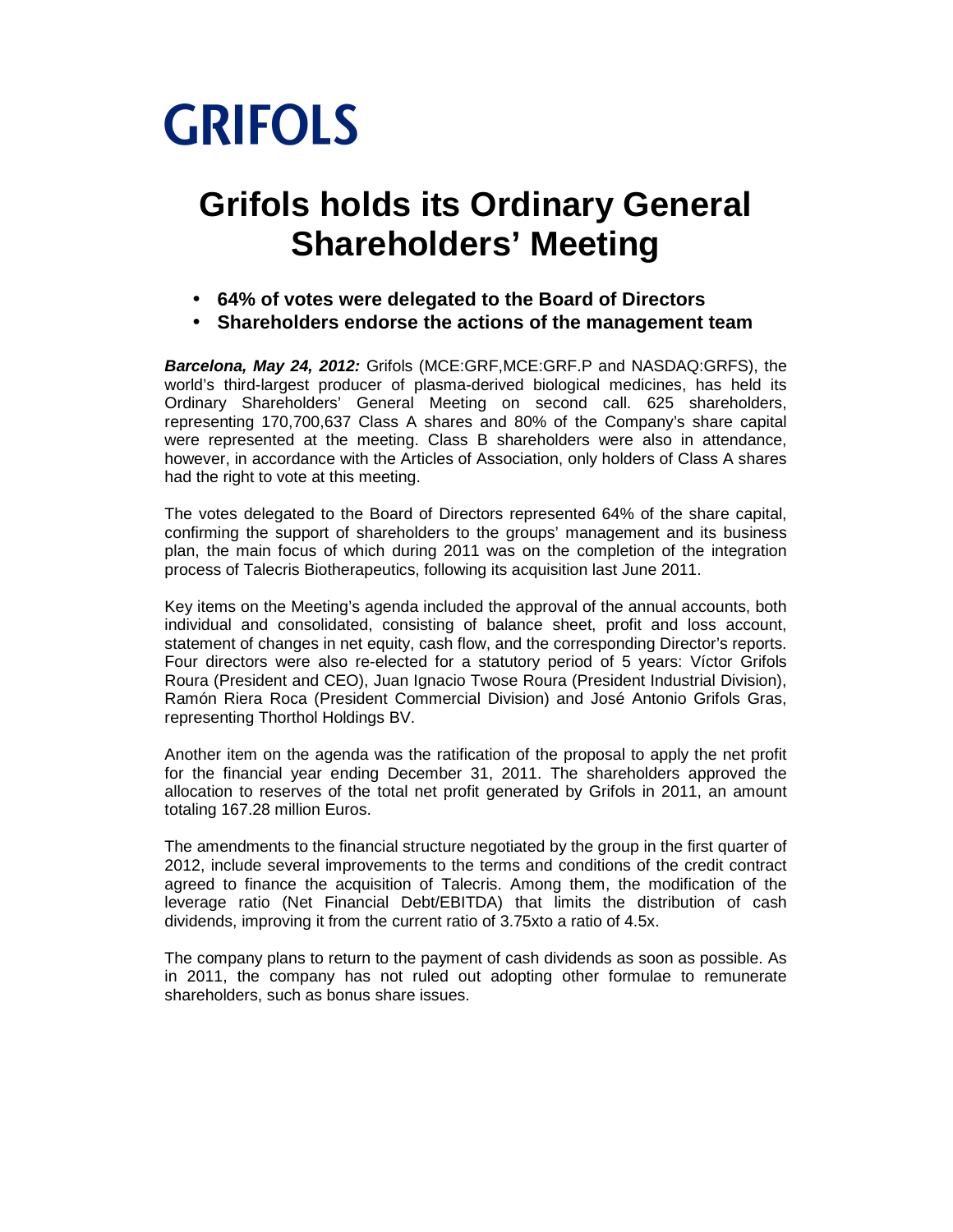#### **Grifols maintains its policy of investing in capital, R&D and Human Resources to ensure its continued growth**

During his speech, the CEO of the company, Victor Grifols, highlighted the New Era embarked upon by Grifols in 2011, and the relevant integration process that the group has overseen: "We have become the third-largest company in the world in terms of the production of plasma derivatives, and we are leaders in sales of gammaglobulins and alpha 1-antitrypsin. We see this leadership as a major responsibility that, far from being a goal we have achieved, is, rather, a new starting point from which to continue building the future."

"There are now more patients and families who can benefit from our efforts to improve their health and their quality of life. More health professionals to work with. More employees to motivate so that they continue to meet the high standards they have set so far, and more investors and financial partners to whom we must demonstrate our ability to generate value."

The group's CEO noted that, "revenues in all our divisions have performed satisfactorily, and Grifols has successfully combined organic growth with the implementation of new corporate and commercial structures, primarily in the United States. As a result, and not only due to the acquisition of Talecris, our sales have risen to over 2,300 million euros during a year characterized by global economic problems."

Finally, he also stressed that, "our achievements have been the product of an ethical, practical and legal philosophy that has ensured growth and the search for new opportunities," while confirming that, "cost reduction has not affected our investment plan, or R&D and Human Resource policies that are key to guarantee our future success."

### **Board Directors' remuneration policy**

Payments for members of the Board of Directors and the payment policy of Grifols in general are regulated by the Articles of Association of the company and the regulations of the Board of Directors.

At the Ordinary General Meeting, the shareholders approved a gross annual payment of 100,000 Euros for each of the members of the Board of Directors appointed as external directors. Those directors who render remunerated professional services to Grifols during 2012 will receive a salary.

The directors' remunerations policy for 2012 was drawn up by the Appointments and Remuneration Committee and approved by the Board of Directors of the Company at its meeting on February 22, 2012. This currently affects 6 external directors who receive a fixed annual payment for acting as directors (3 independent, external directors; 1 proprietary director, and 2 other external directors). Payments derived from employment relations, received only by directors classed as executive directors, apply to 3 directors.

## **About Grifols**

Grifols is a Spanish group, specializing in the hospital-pharmaceutical sector, and with a presence in over 100 countries. Since 2006, Grifols ordinary (Class A) shares have been listed on the Spanish Continuous Market and it has been included in the Ibex-35 (GRF) since 2008.